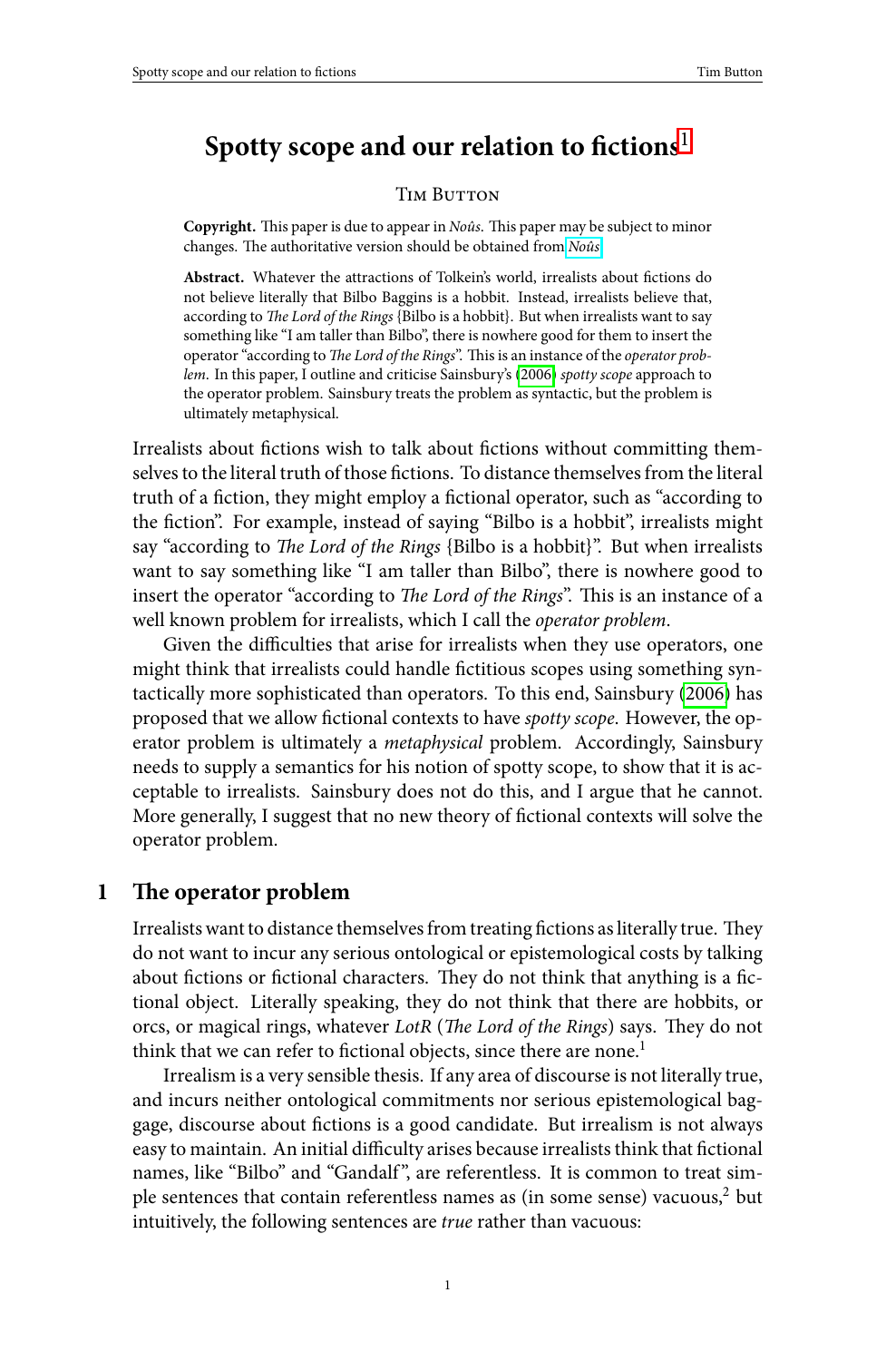Bilbo is a hobbit.

Bilbo is shorter than Gandalf.

To handle this, irrealists will have to invoke some *ĕctitious context*, within which these sentences are not vacuous. Of course, irrealists will want not just one fictional context, but many (probably at least one fictional context per fiction). Irrealists will also want to be able to embed different fictional contexts within each other, to handle fictions within fictions.

<span id="page-1-0"></span>A natural way for irrealists to handle fictional contexts is in terms of fictional *operators*. The canonical operator is "according to the fiction {...}". The idea is that, when " $\varphi$ " is fictionally true, an irrealist can assert "according to the fiction  $\{\varphi\}$ " rather than simply asserting " $\varphi$ ". Operators are attractive to irre[al](#page-1-0)ists, because the use of an operator justifies the irrealist's claim that she is not committed to  $\varphi$ . Her only commitment is that " $\varphi$ " is true in some fiction. For example, an irrealist does not that there is a hobbit called "Bilbo"; she just thinks th[at,](#page-1-0) according to *LotR* {there is a hobbit called "Bilbo"}.

It is natural to treat operators as prefixes (i.e. monadic sentential connectives). Unfortunately, this immediately gives rise to a well known problem.<sup>3</sup> Standing at over 6'6", my friend Adam is a very tall man. Bilbo Baggins is a r[egu](#page-1-0)lar-sized hobbit from Middle Earth. So:

**1**. Adam is taller than Bilbo.

Irrealists do not believe that Bilbo literally exists, but they do want to treat (1) as true. So, can the irrealist avoid having to believe in hobbits by inserting an operator into (1)? She might try:

**1** *′* . according to *LotR* {Adam [is](#page-1-0) taller than Bilbo}

But this make[s A](#page-1-0)dam into an inhabitant of Middle Earth, which he isn't. Instead, the irrealist might try:

**1**<sup>*′′*</sup>.  $∃x(Adam is taller than *x* and according to LotR {*x* = Bilbo})$ 

But then the variable "x" falls both inside and outside the fiction operator, making Bilbo both fictional and real. (To be sure, there are cases in which variables can legitimately fall on both sides of a fictional operator—Charles Dickens wrote novels *about* London—but this is not one of those cases.)

There is nowhere else for the operator to go. Irrealists therefore apparently cannot use operators to handle (1). *This is the operator problem for irrealists*.

Sentence (1) will serve as my main example of the operator problem. But, rather worryingly, instances of the problem can be generated schematically. The face-value reading of (1) is a sentence of the form "*a R*s *b*", where "*a*" names something real, "b" names something fictional, and "R" names some relation that holds between them; and it is clear that any sentence of this form is an instance of the operator problem. Moreover, by allowing both names to name fictional characters from *different* fictions, we can generate inter-fictional instances of the operator problem, such as: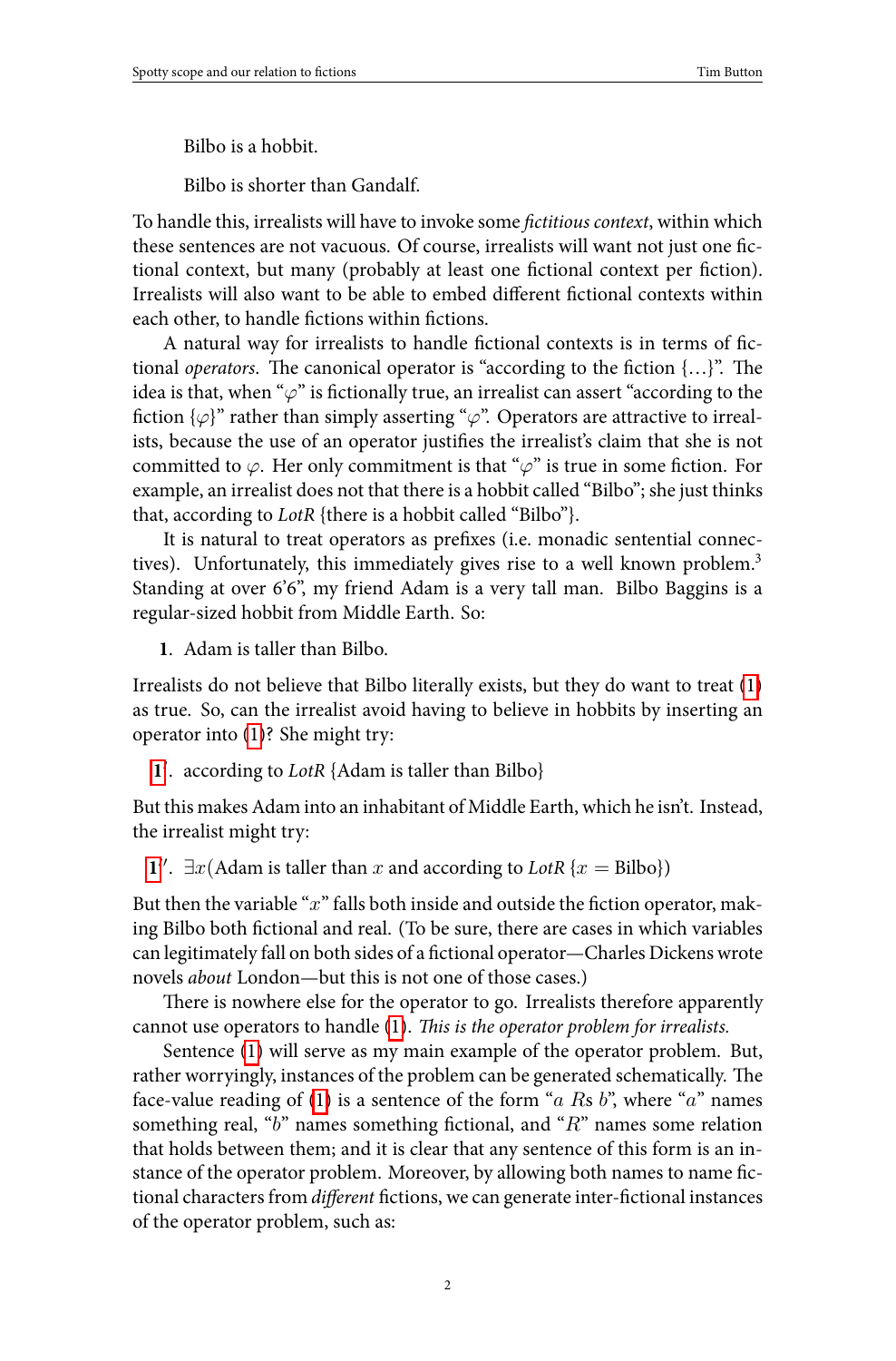# <span id="page-2-1"></span><span id="page-2-0"></span>2. Bilbo is taller than Thumbelina.

The problem here is just that that neither the novel *LotR*, nor the fairy-tale *Thumbelina*, contains *both* Bilbo and Thumbelina.

In this paper, I shall only consider the difficulties that the operator problem causes for irrealists. Perhaps realists also face some version of the operator problem, but I shall not consider that here.<sup>4</sup> I just want to determine whether irrealists can weather the storm.

## **2 Two quick responses**

There are various possible respo[ns](#page-1-0)es to [th](#page-1-0)e operator problem. In this section, I shall mention two of them. They are not the focus of the pa[pe](#page-1-0)r, so I shall not explore them in depth. However, it is important to understand them now, so t[hat](#page-1-0) I can invoke them later. (In particular, I shall want to show that Sainsbury's apparently novel "spotty scope" proposal is in danger of collapsing into one of these two approaches.)

**Austere-irrealism.** The first [res](#page-1-0)ponse to the operat[or](#page-1-0) problem runs thus. The irrealist concedes that (1) is literally false, for (1) suggests that Bilbo Baggins exists, and h[e](#page-1-0) doesn't. The irrealist also concedes that this is problematic, since we are tempted to assert things like (1). But, our irrealist continues, (1) is tempting just because it *gets at* a nearby sentence, which is both acceptable for irrealists and literally true. For example, our irrealist might claim that  $(1)$  is getting at:<sup>5</sup>

```
1a. ∃x(Adam is over x inches tall, and
according to LotR {Bilbo is under x inches tall})
```
This sentence is clearly true: Adam is over 78 inch[es](#page-2-0) tall, whereas according to *[L](#page-2-0)otR* {Bilbo is under 78 inches tall}. Moreover, (1a) seems to uncover our *reasons* for wanting to assert (1) in the first place: if we don't think that Bilbo is under 78 inches tall (according to *LotR*), then we have no reason for wanting to accept anything like (1). This response also has the virtue of *austerity*. It uses no new resources to deal with the operator problem, beyond a quite ordinary fictional operator, "according to *LotR* {...}," which the irrealist uses even to deal with simple sentences like "Bilbo is a hobbit". For this reason, I call this strategy *austere-irrealism*. 6

The austere-irrealist has an excellent way to deal with (1) and, clearly, the austere-irrealist can offer a very similar treatment of (2), i.e.:

**2a**. *∃x*(according to *LotR* {Bilbo is over *x* inches tall}, and according to *Thumbelina* {Thumbelina is under  $x$  inches tall})

However, the austere-irrealist may not want to offer this treatment for *every* operator problem which invokes a comparative relation. The problem is that this treatment incurs a commitment to *degrees* of comparison. In the case of *is taller than*, this seems perfectly reasonable: heights come by degrees, since they can be measured, with a ruler, in inches. But consider other comparisons, like: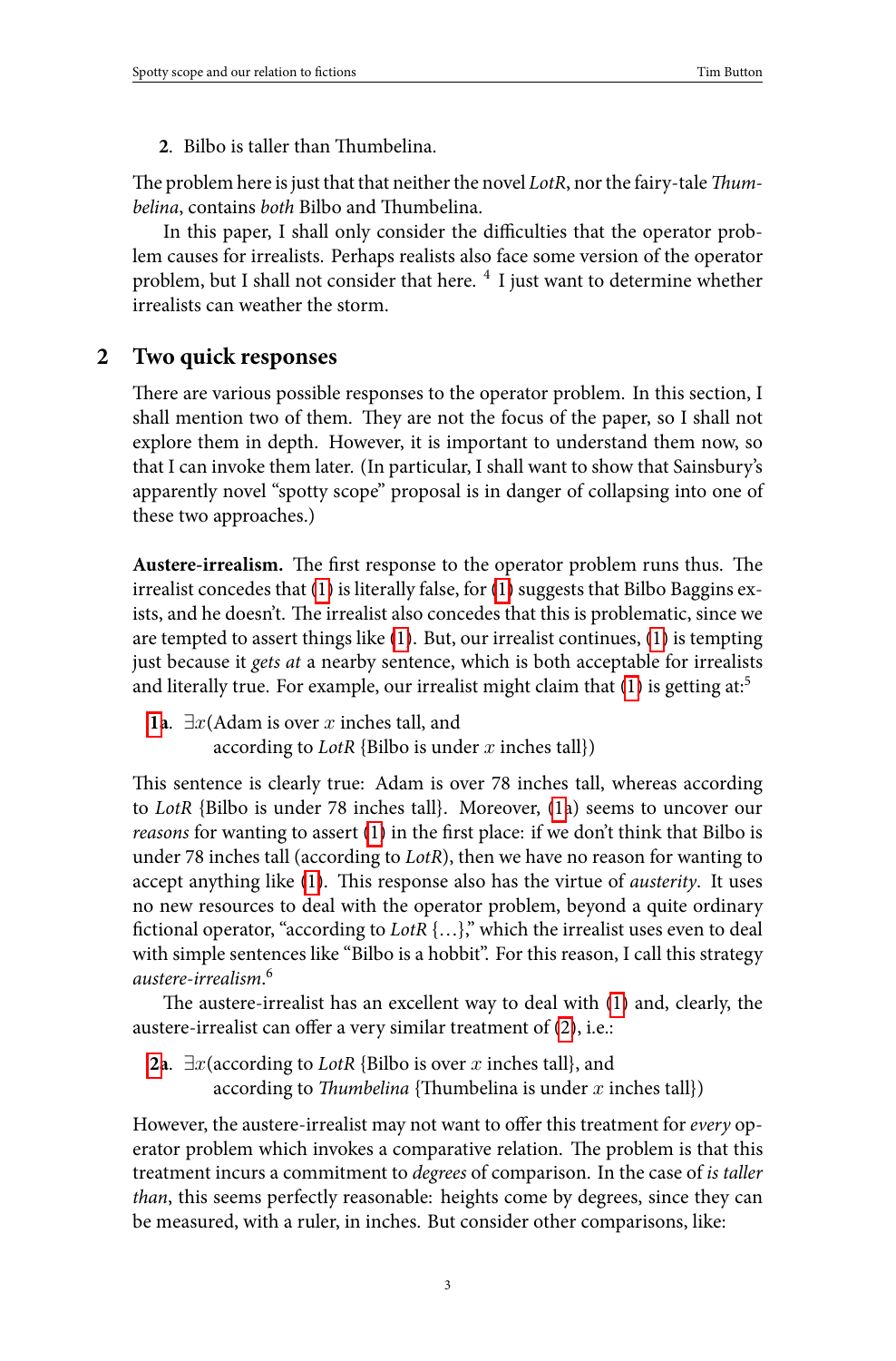- **3**. Adam is wittier than Odysseus.
- **4**. Adam is more affable than Ajax.

If we want to treat these sentences in the same way, we will be committed to degrees of wittiness and affability. This may seem slightly odd.

<span id="page-3-0"></span>More generally, plenty of operator problems do not involve comparisons at all. For example:<sup>7</sup>

**5**. Adam pities Bilbo.

It is doubtful that this sentence *gets at* any nearby sentence which only mentions properties that Adam has and properties such that according to *LotR* {Bilbo has those properties}. Equally, I doubt that we can limit our attention to properties such that according to *The Il[iad](#page-1-0)* {Odysseus has those properties} and properties such that according to *Inferno* {Ulisse has those properties}, if we want to deal with:

**[6](#page-1-0)**. Odysseus (of *The Iliad*) is the same person as Ulisse (of Dante's *Inferno*, Canto 26).

The austere-irrealist will have to look for more exotic treatments of these operator problem sentences.

**Incorporating-irrealism.** A second appealing response for irrealists runs thus. The primary difficulty with (1) is that no single fiction contains both Adam and Bilbo. To rectify this, we could surely *create* some such wider fiction. We could then offer:<sup>8</sup>

**1i**. according to *extended-LotR* {Adam is taller than Bilbo}

E[vid](#page-1-0)ently, we could deal with  $(2)$  in the same way, just by creating a single fiction *LotR+Thumbelina*, which contained both characters from Middle Earth and Thumbelina. Since this strategy involves incorporating elements from all over the place into a single, wide fiction, I call this *incorporating-irrealism*.

One immediate difficulty with this strategy is that it seems to multiply problems. We now need to explain both how real-Adam relates to *extended-LotR*-Adam, and how *LotR*-Bilbo relates to *extended-LotR*-Bilbo. A natural explanation is that real-Adam and *extended-LotR*-Adam have exactly the same height property, and likewise for *LotR*-Bilbo and *extended-LotR*-Bilbo. But this is surely just to say:

**1i**<sup> $′$ </sup>.  $∃x$ (Adam is over *x* inches tall and

according to *extended-LotR* {Adam is over *x* inches tall} and according to *LotR* {Bilbo is under *x* inches tall} and according to *extended-LotR* {Bilbo is under *x* inches tall})

4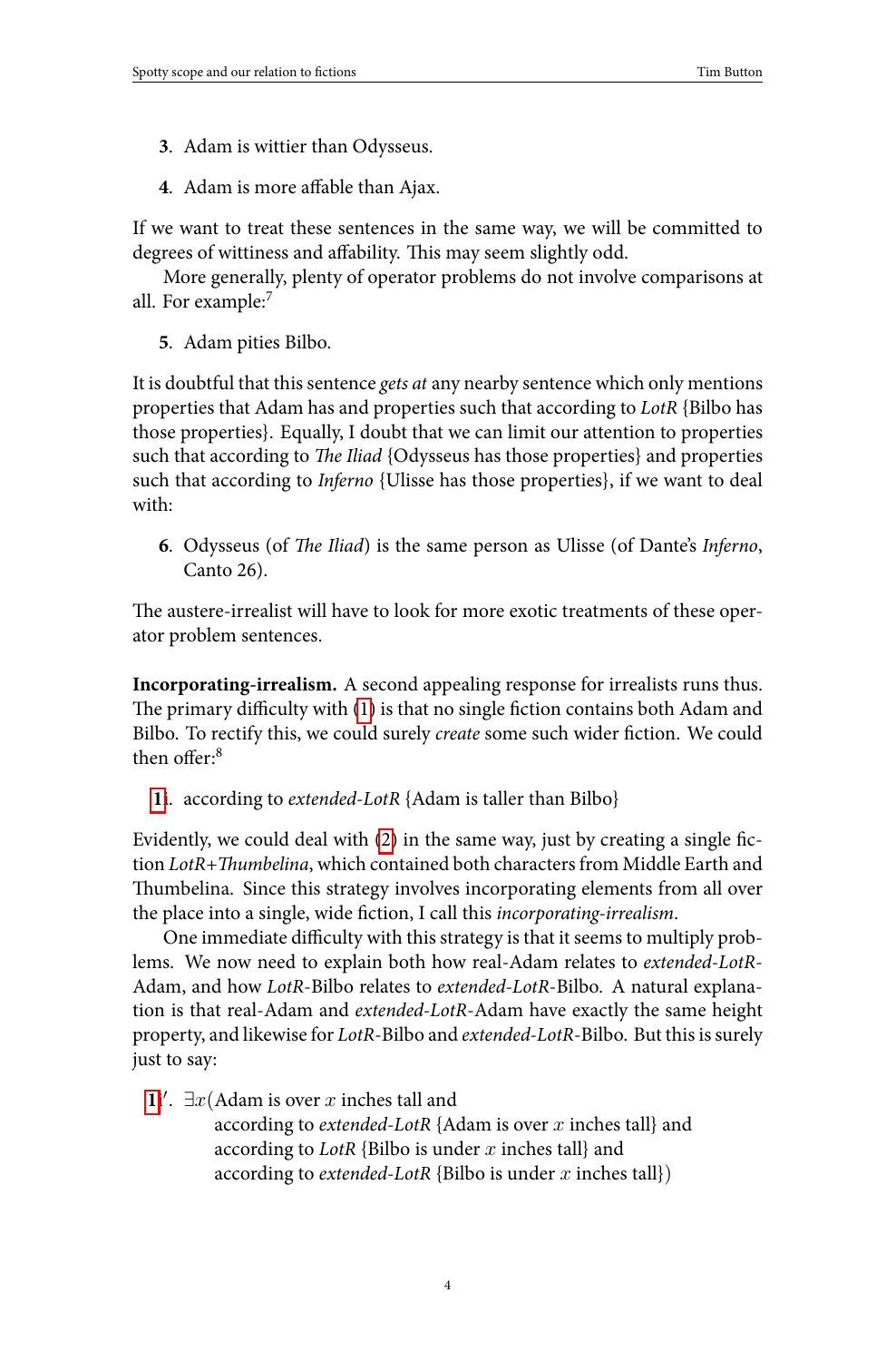which is scarcely more useful than the austere-irrealist's (1a). At some level, then, it unclear that incorporating-irrealism and austere-irrealism differ tremendously. For related reasons, it is not immediately cl[ear ho](#page-13-0)w the incorporatingirrealist should handle sentences  $(3)-(6)$ .<sup>9</sup>

To repeat myself: there is *much* more to be said about both au[stere-ir](#page-13-1)reali[sm and](#page-13-2) incorporating-irrealism. I have no wish to pass judgement on either approach here. But I do want to emphasise the intrinsic *appeal* of both strat[egies.](#page-13-0) Both strategies only involve fictional operators. We assumed at the outset that it was acceptable for irrealists to use operators to distance themselves from fictions. So both strategies, if they are successful, are clearly acceptable for irrealists. This is why they are worth exploring.

Nonetheless, I shall set these strategies aside for now, and move on to the main purpose of this paper: to criticise Sainsbury's (2006) "spotty scope" solution to the operator problem. To be clear about my target: Sainsbury has offered a tremendous contribution to the philosophy of fiction in his (2005) and (2010), but he does not discuss "spotty scope" in either book. Accordingly, I shall treat Sainsbury's "spotty scope" proposal in isolation from the rest of his work, and all further mention of "Sainsbury" should be read as "Sainsbury-as-of-2006" (unless explicitly stated otherwise).

# **3 Sainsbury's spotty scope logic**

Fictional operators are syntactically clunky. Any given atomic sentence must either fall entirely inside an operator, or entirely outside an operator. But in ordinary parlance, we dip in and out of fictitious scopes much more freely than o[per](#page-1-0)ators allow. This seems to be what causes the operator problem.

Accordingly, Sainsbury responded to the operator problem by inventing a new syntactic tool for indicating fictional contexts: underlining. For instance, where we are to interpret underlining as delimiting the [sc](#page-1-0)ope of *LotR*, an irrealist might offer sentences like:<sup>10</sup>

Bilbo is a hobbit.

Bilbo is shorter than Gandalf.

and, in the case of operator problem sentences:

**1s**. Adam is taller than Bilbo.

The virtue of underlining, of course, is that it is syntactically freer than an operator. We can underline only a *part* of a sentence, as in (1s), and we can continue to dip in and out of fictional scope at will:

…, and Bilbo is a hobbit, and Adam pities hobbits.

A suitably regimented formal language, with multiple levels of underlining and overlining to introduce different fictional scopes, could be a useful tool for dis-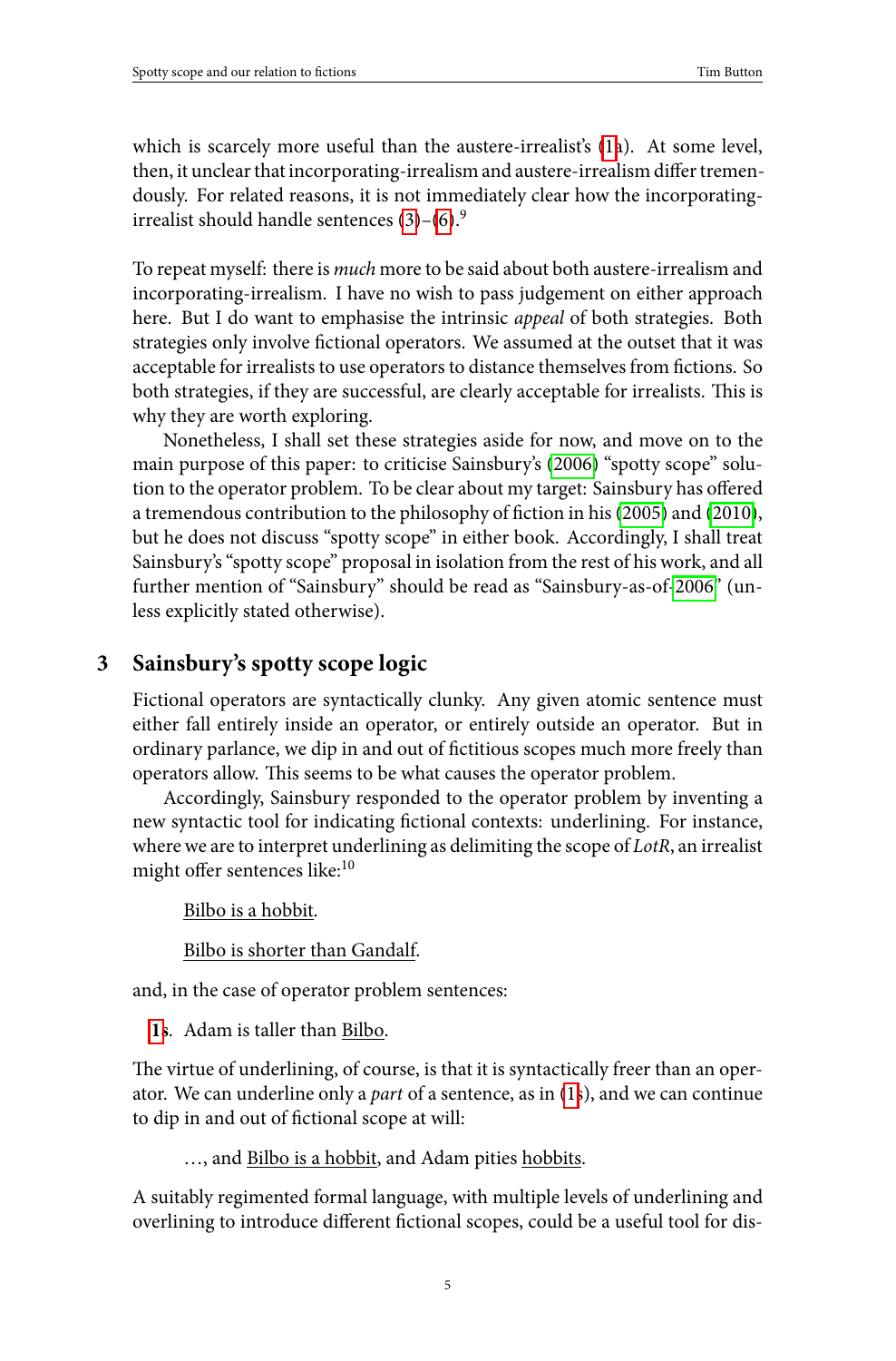Spotty scope and our relation to fictions Tim Button Tim Button Tim Button Tim Button Tim Button Tim Button Tim Button Tim Button Tim Button Tim Button Tim Button Tim Button Tim Button Tim Button Tim Button Tim Button Tim

cussing fictions. For example, we could handle the following (intuitively legitimate) argument:

- **1s**. Adam is taller than Bilbo.
- 2s. Bilbo is taller than Thumbelina.
- <span id="page-5-1"></span>∴ Adam is taller than  $\overline{\text{Thumbelina}}$ .

Likewise, we could talk about fictions within fictions, by stacking multiple levels of underlining and overlining together. Call the first-order logic that is augmented with a countable infinity of distinct underlining/overlining marks "SSL", for *spotty scope logic*.

Over the remainder of this paper, I shall consider whether irrealists can use SSL to solve the operator problem. My main objection is as follows. Sainsbury has invented a new syntactic tool without supplying it with a semantics. However, when SSL is given a semantics, irrealists are barred from employing SSL.

#### **4** Branched Quantifiers and Spotty Scope

<span id="page-5-0"></span>Irrealists face an essentially *metaphysical* problem: they don't want to incur ontological and epistemological commitments by postulating that there are hobbits, but they do want to believe that Adam is taller than one of them. Sainsbury seems to have responded to this metaphysical problem by adopting a n[ew](#page-5-0) *logic*. This might come across as ad hoc. To meet this objection, Sainsbury aims to supply independent motivations for adopting SSL. He argues that SSL is supported by a deep analogy between SSL and the logic of branched quantifie[rs.](#page-5-0) In this section, I shall explain his analogy, and demonstrate that Sainsbury is m[ist](#page-5-0)aken.

Sainsbury asks us to consider the following sentence:<sup>11</sup>

**[7](#page-5-0)**. Some relative of each villager and some relative of each townsman hate each other.

It is to be understood that "villager" and "townsman" are reversible in (7). That is, the choice of one pair of relatives is independent from the choice of the other pair of relatives. (I take no stance on whether this *intended* reading is the sentence's *natural* reading.) There are only two likely candidates for formalising (7) in standard first-order logic:

7'. 
$$
\forall x \exists y \forall s \exists t ((Vx \land Ts) \rightarrow (Rxy \land Rst \land Hyt))
$$

7". 
$$
\forall s \exists t \forall x \exists y ((Vx \land Ts) \rightarrow (Rxy \land Rst \land Hyt))
$$

where "*V x*" means that the denotation of "*x*" is a villager, "*T x*" means that the denotation of "*x*" is a townsman, "*Rxy*" means that the denotation of "*x*" is a relative of the denotation of "*y*", and "*Hxy*" means that the denotation of " $x$ " and the denotation of " $y$ " hate each other. But in standard first-order logic,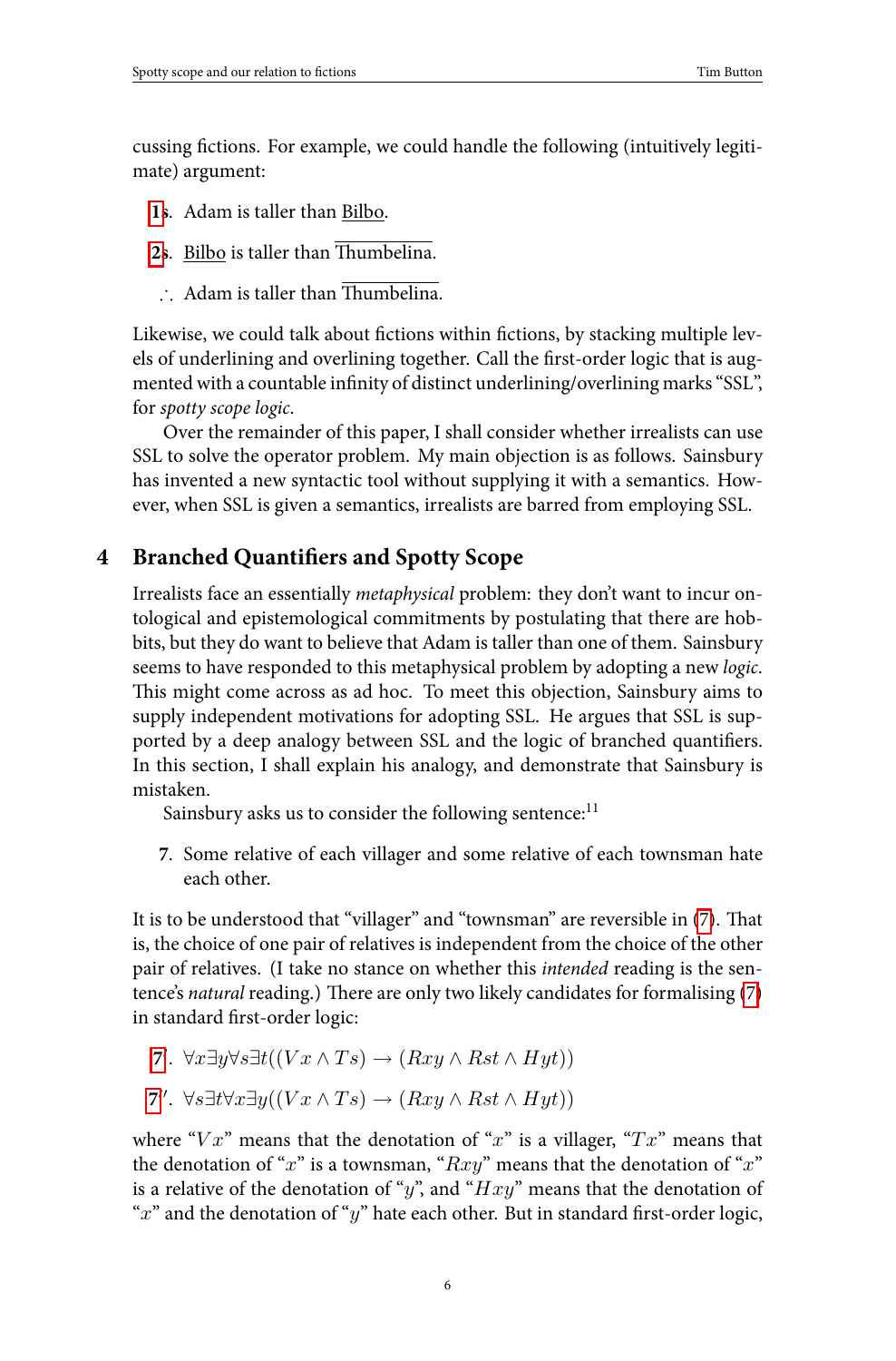Spotty scope and our relation to fictions Tim Button Tim Button Tim Button Tim Button Tim Button Spotty scope and our relation to  $\overline{\text{min}}$  Button Spotty scope and our relation to fictions

we instantiate quantifiers in a *linear* fashion, working from left to right. So in the first sentence, the choice of townsman and relative depends upon the prior choice of villager and relative; and in the second, the choice of villager [an](#page-5-0)d relative depends upon the prior choice of townsman and relative. Neither *eliminates* t[he](#page-5-0) dependence, so neither provides the intended reading of (7).

To formalise the intended reading, we employ *branched quantifiers*. The syntactic trick is to stack quantifiers on top of one another to indicate that they fall outside each others' scope. So (7) becomes:

**7b.** 
$$
\forall x \exists y \quad ((Vx \land Ts) \rightarrow (Rxy \land Rst \land Hyt))
$$

I shall call the logic which is augmented with branched quantifiers "BQL".<sup>12</sup> Sainsbury suggests that we can instead capture the intended reading of (7) using his SSL:

**7**. *∀x∃y∀s∃t*((*V x ∧ T s*) *→* (*Rxy ∧ Rst ∧ Hyt*))

Again, the idea is that each quantifier-pair falls outside the scope of the other quantifier-pair, but the quantifier-free matrix falls within the scope of both pairs. Sainsbury goes on to claim that his SSL gains regressive support from its success in dealing with (7) and by its association with BQL:

The fact that spotty scope is found in a rigorous formal setting (branched quantifiers) should give us confidence in us[ing](#page-1-0) its natural language analog in describing a variety [of](#page-1-0) problematic natural language constructions.<sup>13</sup>

Sadly, Sainsbury is wrong: the notion of "spotty scope" invoked in BQL *[canno](#page-1-0)t* be th[e n](#page-1-0)otion of "spotty scope" invoked in SSL. The notion of "spotty scope" in SSL [is](#page-1-0) not exactly clear. But the notion of "spotty scope" that is invoked in BQL concerns the scope of quantification, and *only* the scope of the quantification. When evaluating the truth value of a quantifier-free formula  $\varphi$ , with a given interpretation manual for each free variable in  $\varphi$ , ordinary first-order logic and BQL proceed in exactly the same way: they both use absolutely standard, modeltheoretic semantics (see the Appendix).

<span id="page-6-0"></span>Problems now arise for Sainsbury [be](#page-5-0)cause a sentence like ([1\) i](#page-5-0)s *already* quantifierfree. As such, BQL has no resources for treating (1) beyond th[os](#page-6-0)e available in standard first-[or](#page-5-0)der logic. Since standard first-order logic cannot handle (1), neither can BQL. But Sainsbury believes that we can use SSL to handle (1): all we need to do is underline judiciously, to generate (1s). So if BQL cannot handle (1), whereas SSL can, then the two logics must operate with entirely different kinds of "spotty scope".

A more complicated example makes this point even clearer. Consider:

**8**. Some favourite hobbit of each villager and some favourite hobbit of each townsman hate each other.

This has exactly the same syntax as  $(7)$ . Moreover, as with  $(7)$ , we want it to be understood that "villager" and "townsman" are reversible in (8). So we must formalise (8) in the same way that we formalise (7), i.e. as:

7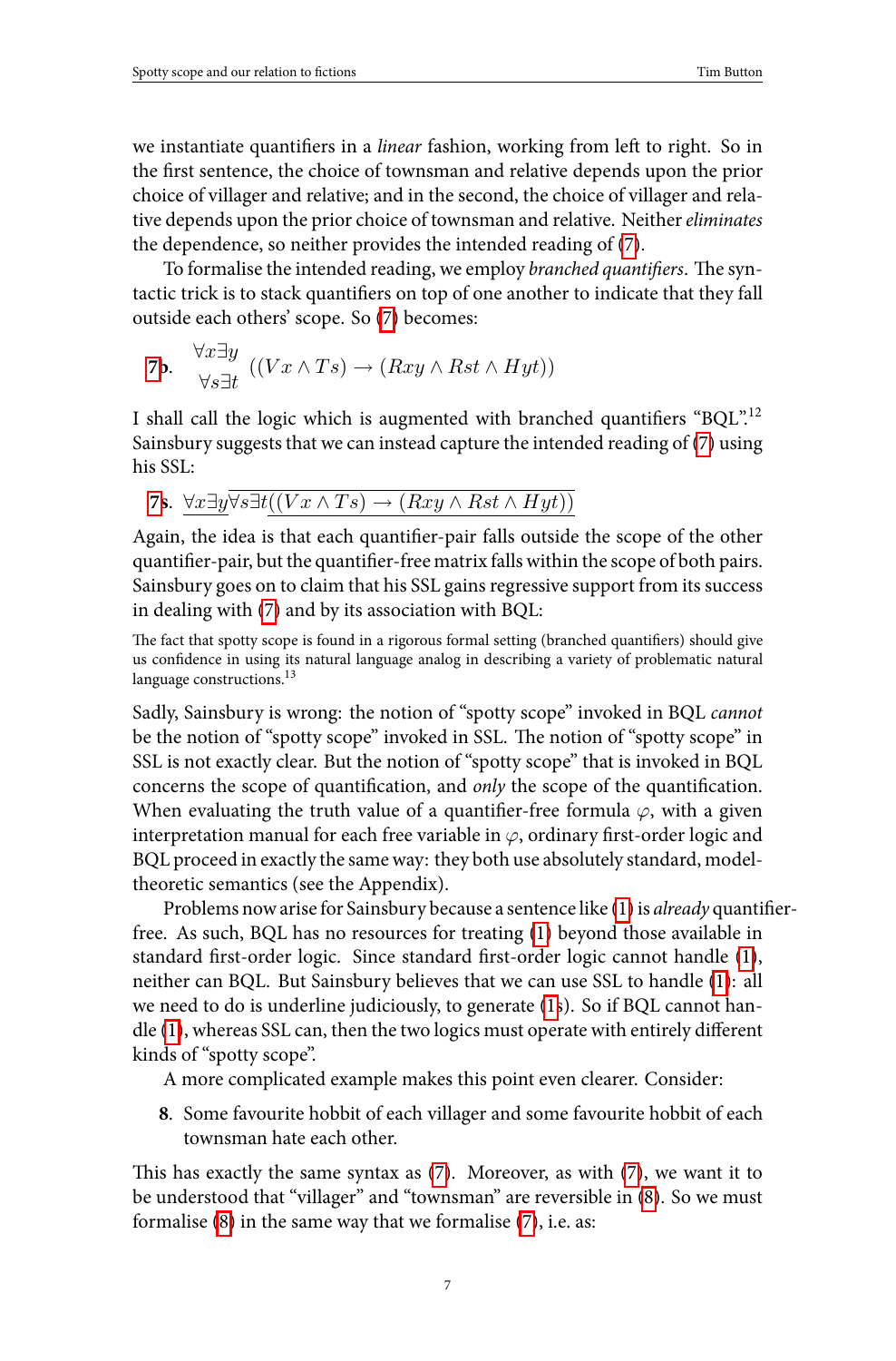${\hbox{\rm Spotty}}$  ${\hbox{\rm Spotty}}$  ${\hbox{\rm Spotty}}$  scope and our relation to fictions  ${\hbox{\bf Time}\atop \hbox{}}$ 

$$
\frac{1 \text{ m} \text{ b} \text{u} \text{u} \text{u}}{}
$$

**8b.** 
$$
\bigvee_{\forall s \exists t}^{x \exists y} ((Vx \land Ts) \rightarrow (Fxy \land Fst \land Hyt))
$$

where "*F xy*" means that the denotation of "*y*" is a favourite hobbit of the denotation of "*x*". But in this case, the townsmen and villagers are real, whereas hobbits are not. So this is a BQL-instance of the operator problem. Taking a cue from Sainsbury, we might try to solve this instance of the problem by offering:

8s. 
$$
\forall x \exists y \quad ((Vx \land Ts) \to (Fx\underline{y} \land Fst \land \underline{Hyt}))
$$

But this is not a sentence of SSL (since the quantifiers are partially-ordered) and it is not a sentence of BQL (since it contains underlining). Evidently, then, BQL and SSL require utterly different notions of "spotty scope".

# **5 Supplying a semantics for SSL**

Since SSL and BQL are distinct,s[po](#page-2-1)tty scope (in Sai[nsbur](#page-13-1)y's sense) is not yet "found in a rigorous formal setting". The charge therefore remains that it is ad hoc [to](#page-1-0) adopt SSL to solve the operator problem. That said, if SSL can solve the operator problem, that might be enough to recommend it to irrealists; they may si[mp](#page-1-0)ly take the charge of *ad hocery* on the chin.<sup>14</sup>

The truly important moral of the preceding section is simply that SSL requires a completely different kind of "spotty scope" from anything found in [BQ](#page-1-0)L. Accordingly, we cannot supply SSL with the same semantics as we supply BQL (see the Appendix for a sketch of the latter). So, what semantics could SSL receive? What *is* Sainsbury's notion of spotty scope? (It may be worth repeating the point flagged at the end of §2, that Sai[ns](#page-1-0)bury's (2005) "reference without referents" framework offers no o[bv](#page-1-0)ious help here.)

To see why SSL urgently needs a semantics, consider the following. In turning (1) into a sentence of SSL, I offered:

**1s.** Adam is taller than Bilbo.

[I m](#page-1-0)ight equally have offered:

**1s** *′* **.** Adam is taller than Bilbo.

Both seem equally adequate in solving the operator problem. And, on reflection, this means that both are equally *inadequate*. (1s) makes the *is taller than* relation part of the real world, whereas (1s') makes it fictional. But it is neither part of *LotR*, nor part of the real world, that Adam is taller than Bilbo. Rather, it is a feature of the *two*, arising from the heights of Adam (in the real world) and Bilbo (in *LotR*) respectively. However, this way of thinking about (1) would lead us to offer the following sentence of SSL:

**1s''**.  $\exists x$ (Adam is over *x* inches tall and <u>Bilbo is under *x* inches tall</u>)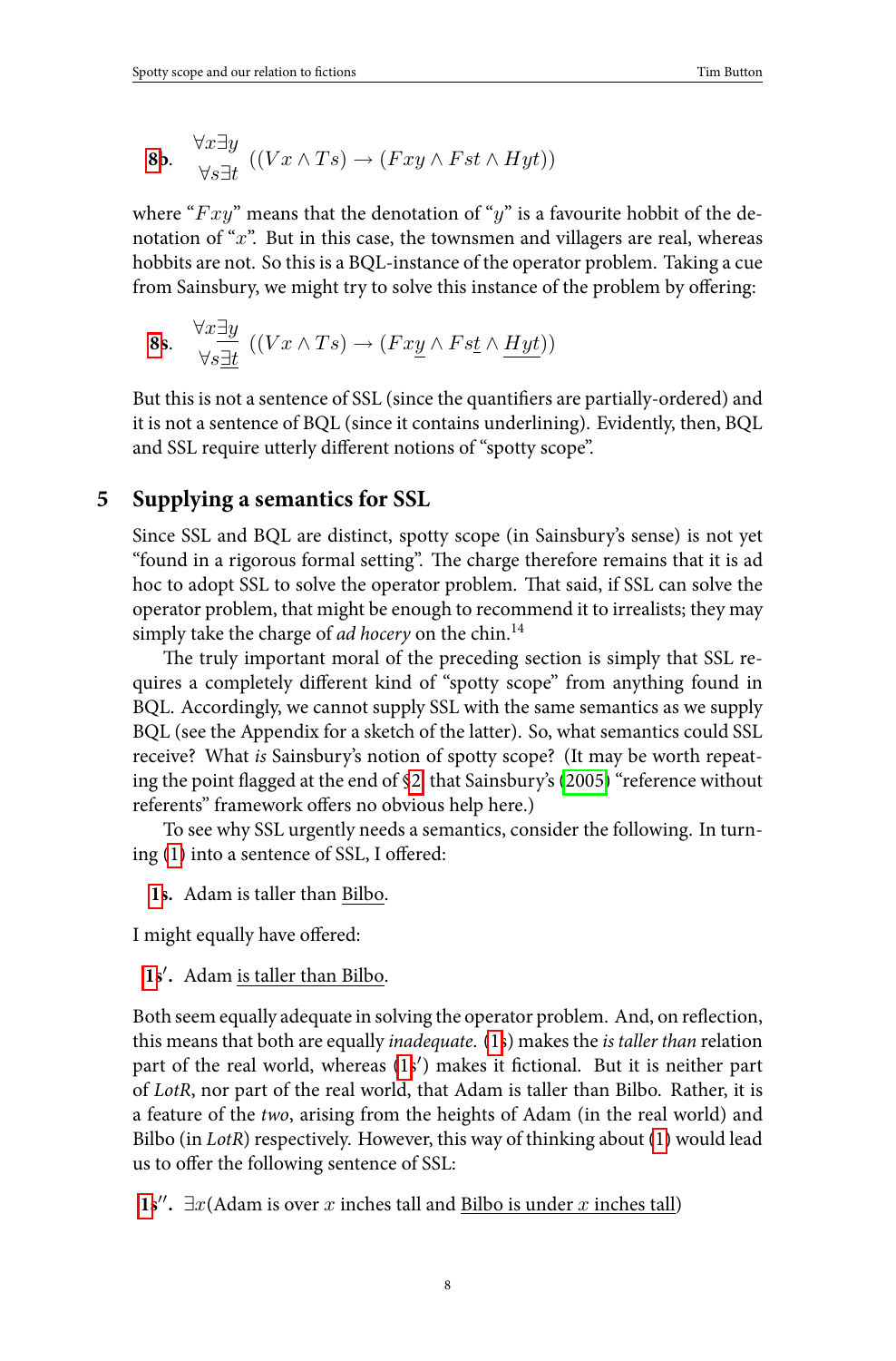which is surely just a notational variant of the aust[er](#page-1-0)e-irrealist's (1a). So, in order to treat the spotty scope proposal as distinct from the previous irrealist proposals, we have to take seriously the idea that the *is taller than* relation bridges the gulf between reality and the fiction. Of course, we could introduce a new notation for this; perhaps:

#### **1s** *′′′* **.** Adam is taller than Bilbo.

<span id="page-8-0"></span>However, the problem is not one of notation, but one of *understanding*. The advocate of SSL needs to supply a semantics, which explains to the irrealist how a relation can "bridge the gulf betwee[n r](#page-1-0)eality and ĕction" without committing her to fictional objects. In particular, the SSL-advocate must offer a metalinguistic sentence which gives the truth-conditions of (1s), where that metalinguistic sentence does not entail (in [th](#page-1-0)e metalanguage) the existence of fictional objects. I intend to argue that this cannot be done to the irrealist's satisfaction.

**A realist semantics.** To show how things can go wrong, we shall start by considering a straightforward model-theoretic semantics for SSL. In a model-theoretic semantics, an interpretation of a (set of) SSL-sentence(s) would be given by a function, *ι*, from names to objects within a domain, and from predicat[es](#page-8-0) to relations on that domain. In our particular case, a [co](#page-1-0)mpletely standard modeltheoretic semantics would tell us that  $(1s)$  is true iff:<sup>15</sup>

**9**. *ι*("Adam") has the relation *ι*("is taller than") to *ι*("Bilbo")

Since we are assuming that (1s) is true, this would commit us to a domain which contains an object *ι*("Bilbo"). That would be a referent for "Bilbo". And that would no longer be irrealism: it would be to say that fictional names name real objects after all, so long as the names are underlined. Indeed, a model-theoretic semantics turns SSL into a multi-sorted logic for *realists* about fictions, where underlining indicates th[e s](#page-1-0)ortal (real or fictional) of an object.

This leads us to a First Moral. In any metalinguistic sentence (e.g. (9)) givin[g t](#page-8-0)he truth-conditions of any SSL-sentence (e.g.  $(1s)$ ), any name of a fictional name (e.g. "Bilbo"') must *only* occur in the scope of fictional contexts. Otherwise, we will be committed in the metalanguage to the existence of fictional objects, and so irrealists will be unable to use SSL.

**An incorporating-irrealist semantics.** Evidently, underlined contexts must not be treated realistically, as they are in a straightforward model-theoretic semantics. Equally, non-underlined contexts must not be treated as part of some wider fiction. For example, suppose that we allow operators into our metalanguage. Then we might say that  $(1s)$  is true iff

**9i**. according to F {*ι*("Adam") has the relation *ι*("is taller than") to *ι*("Bilbo")}

for some appropriate metalinguistic operator "according to F". On this account, then, there is a (metalinguistic) fiction, F, according to which there is both a referent for "Adam" and a referent for "Bilbo". This is an extended (metalinguistic)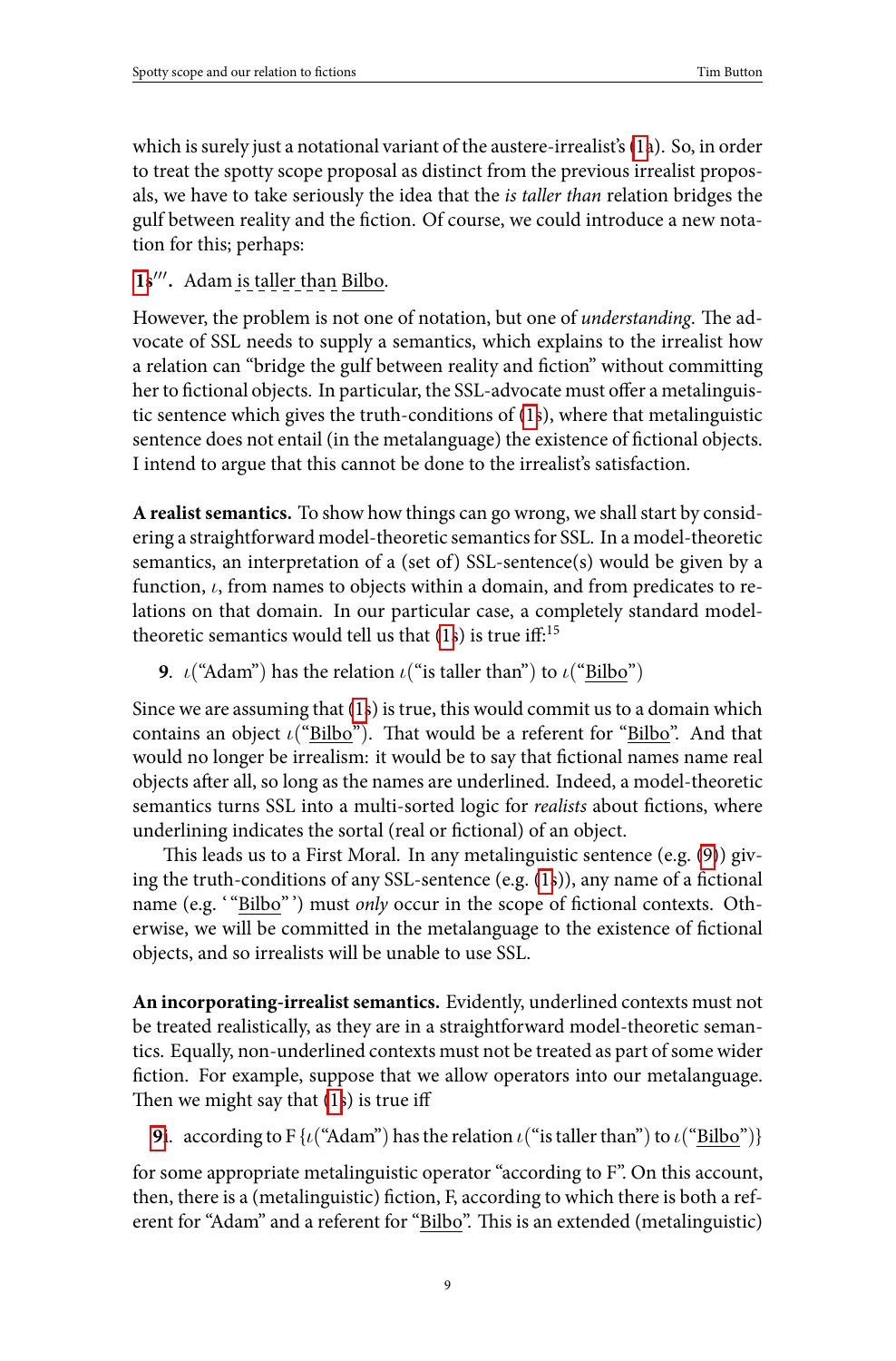Spotty scope and our relation to fictions Tim Button Tim Button Tim Button Tim Button Tim Button Tim Button Tim Button Tim Button Tim Button Tim Button Tim Button Tim Button Tim Button Tim Button Tim Button Tim Button Tim

fiction which contains *both* Adam and Bilbo. And that is j[ust](#page-8-0) incorporatingirrealism in the metalanguage. B[ut](#page-1-0) the whole *point* of SSL was to offer irrealists a *new* solutio[n t](#page-8-0)o the operator problem.

This leads us to a Second Moral. In any metalinguistic sentence  $(e.g. (9i))$ giving the truth-conditions of any SSL-sentence (e.g. (1s)), any name of a name of a real object, (e.g. '"Adam" ') must not occur within the scope of any fictional context. [A](#page-8-0)fter all, Adam is a real entity, hence putting "Adam" ' within the scope of a fictional context would either make him fictional, or return us to incorporating-irrealism.

[An](#page-8-0) operator problem in the metalanguage. The combined upshot of the two Morals is easy to see. Naïve model-theoretic semantics yields (9) as the metalinguistic sentence which expresses (1s)'s truth-conditions. Although superficially complicated, (9) is really just a sentence of the form "*a R*s *b*": '*a*' is '*ι*("Adam")'; '*b*' is '*ι*("Bilbo")'; and '*R*' is 'has the relation *ι*("is taller than") to'. But, by the First Moral, '*ι*("Bilbo")' can *only* occur in the scope of fictional contexts. And, by the Second Moral, '*ι*("Adam")' must *not* occur in the scope of any fictional operator. In short: (9) is just a *metalinguistic* version of the operator problem.

In response, advocates of SSL will have look for a metalinguistic sentence which is different from both (9) and (9i), but which is appropriately "nearby" to (9). Perhaps they will succeed in ĕnding one. But if they do, they will simply have presented us with *austere-irrealism* in the metalanguage. Again, SSL will fail to offer irrealists any *new* solution to the operator pr[ob](#page-1-0)lem.

#### **6 S[po](#page-8-0)ttiness all the way down?**

Sainsbury wanted to use SS[L](#page-8-0) to solve the operator problem. We have seen that the operator problem arises in the metalanguage for SSL. The detour through SSL and metalinguistic-ascent seems to be an unnecessary shuffle. Surely this is the end for spotty scope.

In fact, there is a last-ditch reply. Someone who is truly convinced of the merits of SSL might think that the occur[ren](#page-8-0)ce of the operator problem in the metalanguage indicates that spotty scope has to be a feature of the *metalanguage* too. Pursuing this line of thought, she might claim that (1s) is true iff:

**9s**. *ι*("Adam") has the relation *ι*("is taller than") to *ι*("Bilbo") *✿✿✿✿✿✿✿✿*

The normal underlining in (9s) is a feature of the object language, whereas the wavy-underlining is a feature of the *metalanguage*. So the value of the interpretation function *ι* with argument "Bilbo" *itself* falls under *metalinguistic* spotty scope.

The operator problem will now, of course, recur in any metametalanguage in which we offer the truth-conditions for (9s). No matter—says our SSL-enthusiast—spotty scope occurs there too. And in the metametametalanguage. And so on, "all the way down".<sup>16</sup>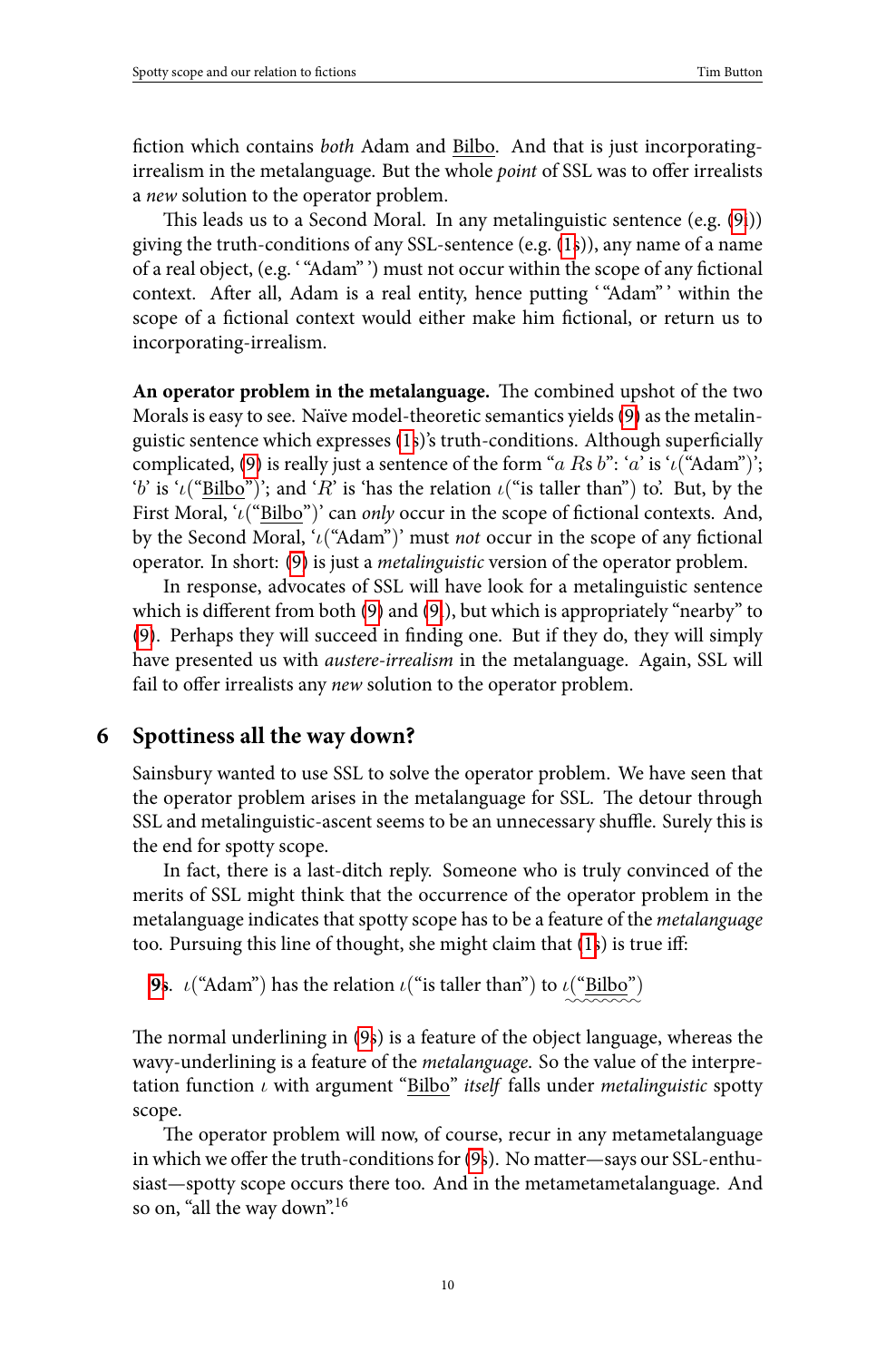Spotty scope and our relation to fictions Tim Button Tim Button Tim Button Tim Button Tim Button Spotty scope and our relation to  $\overline{\text{min}}$  Button Spotty scope and our relation to fictions

This response pushes us back to the question of why SSL needed a semantics in the first place. My initial concern with (1s) was that *is taller than* has to straddle the gulf between fiction and reality: it is a relation which is somehow meant to hold between Adam and Bilbo, and I could not make sense of that. I asked for a semantics to explain this, and the advocate of SSL has presented me with (9s). This tells me that some relation holds between *ι*("Adam") and *ι*("Bilbo"); *✿✿✿✿✿✿✿✿*

namely the relation *has the relation ι("is [ta](#page-1-0)lle[r t](#page-3-0)han") to*. But this relation must *itself* straddle the gulf between fiction and reality; between *ι*("Adam"), [who](#page-1-0) [ex](#page-3-0)ists, and ι("<u>Bilbo</u>"), who doesn't. If my initial concern was a legitimate concern, *✿✿✿✿✿✿✿✿*

it has not been answered at all.

Our SSL-enthusiast must, then, believe that my initial concern is illegitimate. She must think that spotty scope is an utterly primitive feature of language (in general) which cannot be further explained. She ought to have rejected my demand to give a semantics for those relations which bridge between world and fiction. She should simply have said: *If you don't understand now, you never will*.

At this point, we need to take stock. The operator problem arose because irrealists wanted to treat sentences like  $(1)$ – $(6)$  as true, but they did not want to have to believe in fictional objects, like Bilbo Baggins. Sentences like  $(1)$ – $(6)$ seem to force us to believe in fictional objects just because they seem to involve talking *about* fictional objects. So, these sentences threaten to turn us into *realists* about fictions just because we have accepted that to be the value of a variable entails existence.<sup>17</sup>

The SSL-enthusiast, though, has told us that she can use underlined names without incurring ontological commitment. Since it is clear that one can't make a problem go away just by *underlining* it, the irrealist must just be rejecting our criterion for ontological commitment. Perhaps the SSL-advocate is right to do this; perhaps not. But what is clear is that the SSL-advocate is no longer engaged in the *metaphysical* debate between realists and irrealists. Rather, she is engaged in a *metametaphysical* debate. She disagrees with both the realist and the irrealist about what it *takes* to believe in fictional objects. So, she cannot claim to be offering an *irrealist* solution to the operator problem. Rather, she is attacking the very *terms* of the debate which give rise to the operator problem.

Whether or not SSL can be harnessed by metametaphysicians is a question I cannot pursue here. But either way, I have established what I wanted to show: SSL cannot offer the *irrealist* with a novel solution to the operator problem.

# **7 Generalising from the failure of spotty scope**

To close, I would like to consider the extent to which we can treat the failure of spotty scope as a case study. I want to suggest that *any* novel syntactic approach to the operator problem will face the same objections as I have raised against SSL.

Suppose we attempted to solve the operator problem by augmenting our syntax with some *other* device, such as Kaplan's monadic *quantifying-out* opera-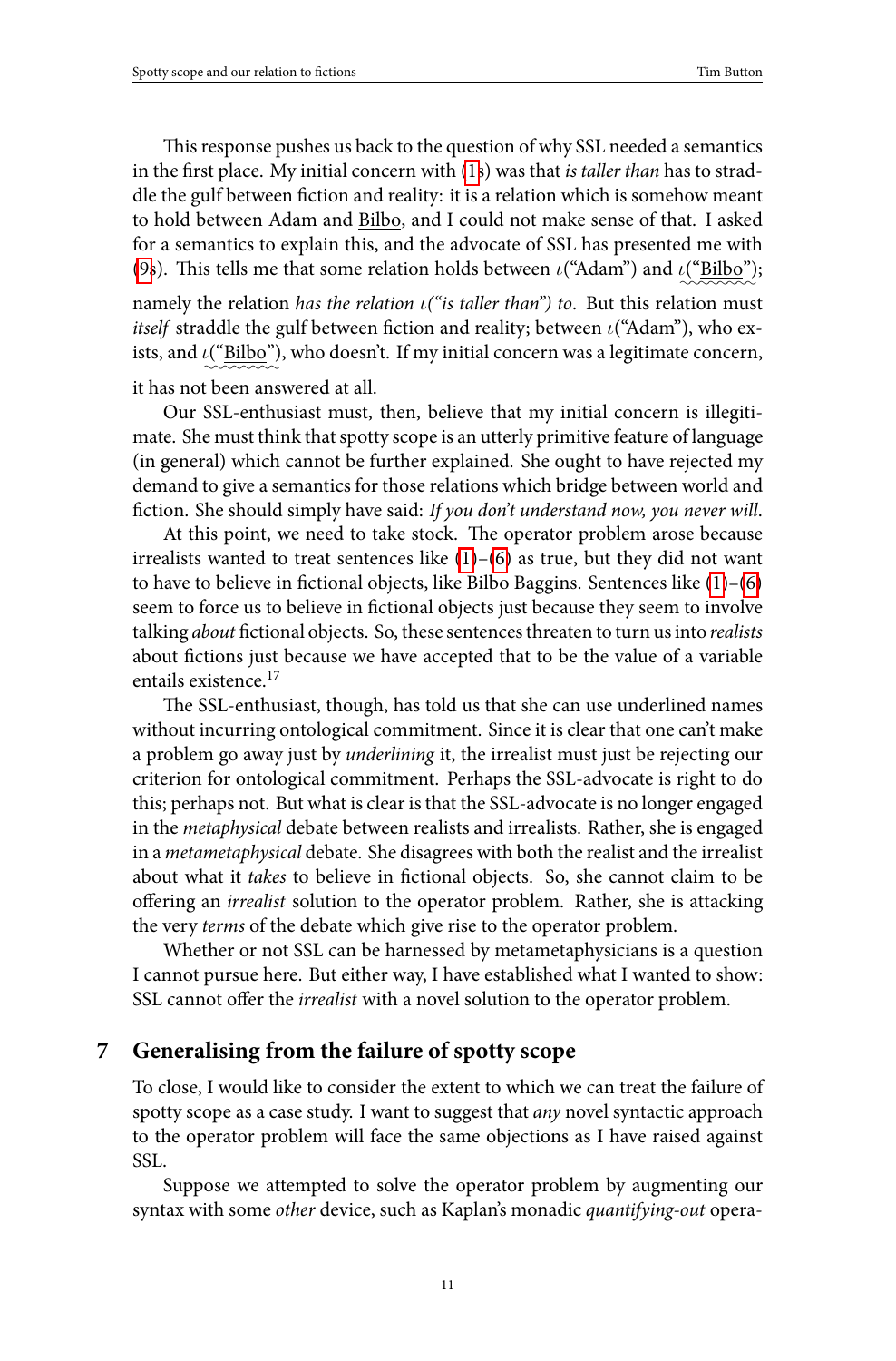tor, " $\curvearrowleft$ ".<sup>18</sup> Intuitively, this operator allows us to step back outside the context of the operator that we are in, whilst retaining semantic values from that context. Using this operator, we might treat (1) thus:

**1k**. according to *LotR* { $∃x(x$  is a hobbit and  $∩$ {Adam is taller than  $x$ }}}

The idea is that the formula " $\bigcap$ {Adam is taller than  $x$ }" is to be evaluated outside the scope of "according to *LotR*". The formal features associated with quantifyingout are, in a sense, much like the features of Sainsbury's spotty scope. Accordingly, the *metaphysical* problem will arise just as soon as we consider the *semantics* for contexts governed by " $\curvearrowleft$ ". (1k) is to be rendered true by instantiating "x" with "Bilbo", which is legitimate since the quantifier falls *within* the scope of the fictional operator. But, respecting the " $\curvearrowleft$ " operator, we must then evaluate "Adam is taller than Bilbo" *outside* the context of *LotR*. How are we to [do](#page-5-1) this, unless we are realists about Bilbo? That was *precisely* the original proble[m.](#page-13-3)

Any n[ovel sy](#page-13-4)ntactic device will fac[e this p](#page-13-5)roblem. What this shows is that the operator problem is not really a problem concerning syntactic scope. It is a metaphysical problem. Brutally, our question is: *How can a relation obtain when one of the relata doesn't exist?*<sup>19</sup>

I think the obvious answer is the correct one: It can't, and no amount of logical tinkering will show otherwise.

# Appendix: Hintikka semantics for quantifiers

In this Appendix, I sketch a Hintikka semantics for BQL, as discussed in §4. This sketch follows the much more detailed explanations given by Hintikka (1968, pp. 55–7), (1974, pp. 156ff) and Forster (2006). I shall deal only with the semantics for quantifiers; the semantics can easily be extended to handle propositional connectives, but we do not need to consider this extension.

We start with the case of ordinary (linear) first-order logic. Two players, Abelard and Eloïse, are playing a game of perfect information, using closed prenex sentences of first-order logic. They play by instantiating quantifiers in the sentence. Abelard instantiates all the universal quantifiers; Eloïse instantiates all the existential quantifiers; and they take their turns at instantiating quantifiers in the order that the quantifiers occur in the sentence. The result is a quantifier-free formula,  $\varphi$ , together with an interpretation,  $\iota$ , for every free variable in *φ*. Abelard wins the game if *ι* makes *φ* false; Eloïse wins if *ι* makes *φ* true.

We say that Eloïse has a winning strategy for a sentence iff Eloïse can win on that sentence no matter how Abelard plays. It is easy to show that a sentence of first-order logic is true iff Eloïse has a winning strategy.

To extend the Hintikka game semantics to prenex sentences of BQL, we drop the assumption that the players have perfect information. This is most easily explained by replacing the individual players with *teams* of players: Team Abelard and Team Eloïse. Both teams have one player for each branch in the quantifier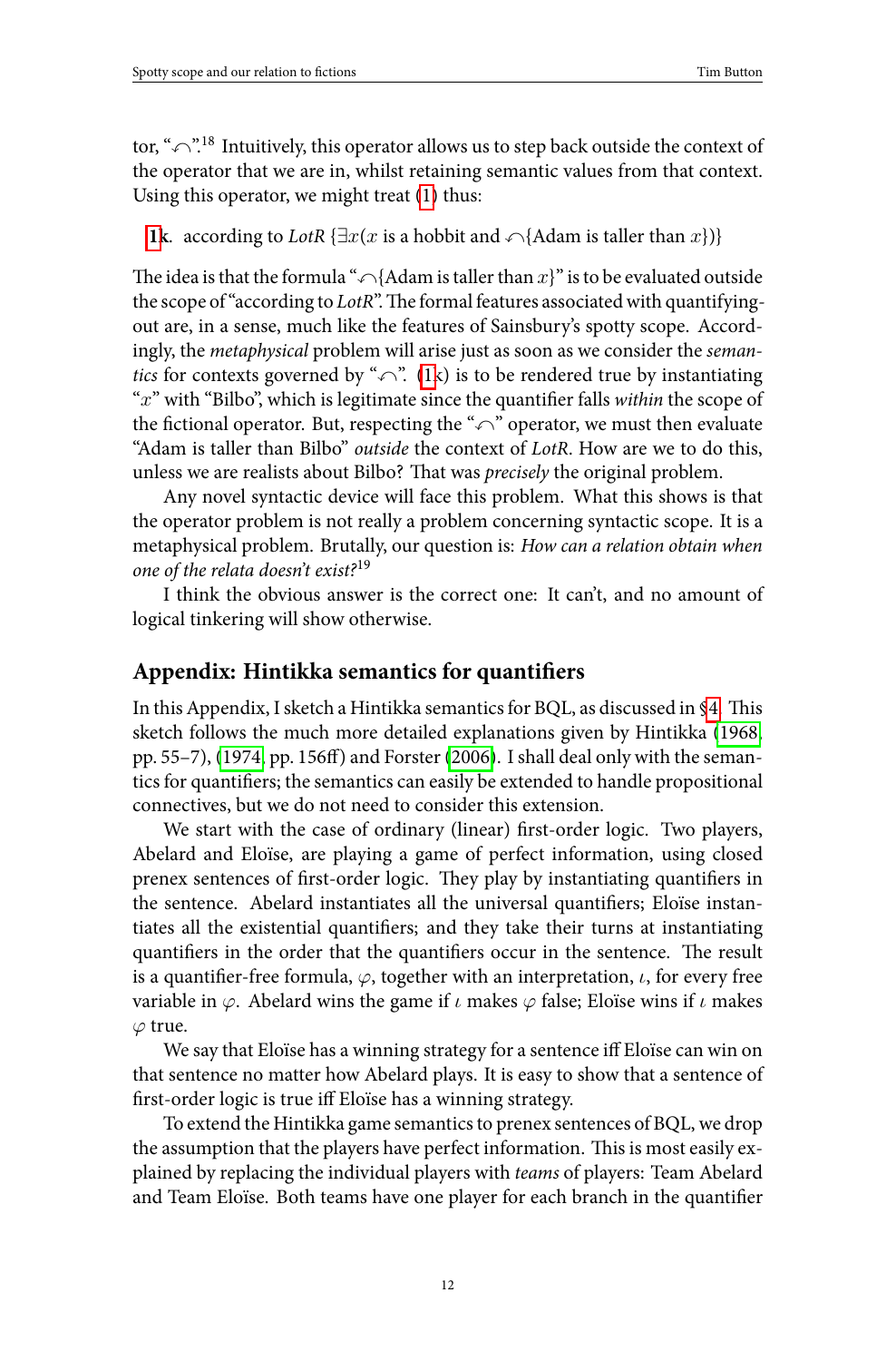prefix. (Thus, in the case of (7b), Team Abelard comprises  $A_1$  and  $A_2$ , and Team Eloïse comprises  $E_1$  and  $E_2$ .)

To start the game, a prenex sentence of BQL is produced. The members of Team Eloïse get together, to decide upon a strategy. They then separate, and may not communicate again until the end of the game. On each branch of the quantifier prefix, play occurs just as it does in the case of standard first-order logic, although each player can only see what is happening on *their* line of the prefix. (Thus, in the case of (7b):  $A_1$  instantiates "x" and  $A_2$  instantiates "s";  $E_1$  must instantiate "y", and can see what  $A_1$  does, but not what  $A_2$  or  $E_2$  do;  $E_2$  must instantiate " $t$ ", and can see what  $A_2$  does, but not what  $A_1$  or  $E_1$  do.) Again, the result is a quantifier-free formula,  $\varphi$ , together with an interpret[ation](#page-13-6), *ι*, which makes *φ* true or false, and Team Eloïse wins iff *ι* makes *φ* true.

<span id="page-12-0"></span>We now [stipu](#page-13-1)late that a sentence of BQL is true iff Team Eloïse has a winning strategy. This supplies a semantics for BQL.

[In](#page-13-7)tuitively, the "s[potti](#page-13-8)ness" in BQL c[orres](#page-13-6)ponds to the limit[ed in](#page-13-1)formation [availa](#page-13-0)[ble to](#page-13-2) the players during the game. The reason that BQL cannot help Sainsbury is that (1) is a BQL-sentence in which there are *no* moves for any players to make.

### **Not[es](#page-13-9)**

<sup>1</sup>This use of [the wo](#page-13-1)rd "irrealism" follows Sainsbury (2010). Note that noneists, like Priest (2005), are *not* irrealists: noneists think that some (non-exis[tent\) t](#page-13-2)hings are hobbits, and that we can refer to them.

<sup>2</sup> Sainsbury (2005, pp. 64-75) surveys several treatments.

 $3$ The proble[m](#page-1-0) is discussed in some form by Geach (1967), Howell (1979, pp. 151ff), Walton (1990, pp. 40[9–6\),](#page-13-10) Vision (1993, pp. 150–2[\), P](#page-3-0)riest (2005, p. 123) and Sainsbury (2005, pp. 202–10), (2006), (2010, [pp. 41–](#page-13-2)3, 122–5).

<sup>4</sup>Tha[nks](#page-12-0) to a refer[ee for](#page-13-7) *Noûs*, who pointed out to me that the operator problem may arise for [realists](#page-13-10) who think that Bilbo is an *abstract artefact* created by Tolkein. The problem also arises for noneists; see note 19.

<sup>5</sup>Priest (2005, p. 123); see also Walton (1990, p. 413). This strategy is similar to one employed by Milne (1992) to handle transworld and transtemporal comparisons, such as: "Adam is taller than he might have been" and "Adam is taller than he was".

6 Sainsbury (2005, pp. 208–15) advocated austere-irrealism with some reservations. But more recently, he has raised worries for austere-irrealism (2010, pp. 123). In essence, Sainsbury's worry is that there is no *x* such that according to *LotR* {Bilbo's height is *exactly x* inches}. is worry is misplaced. Since Adam is over 78 inches tall, all the austere-irrealist requires in order to assert something like (1) is that, according to *LotR* {Bilbo's height is *under* 78 inches}.

 $7$ Howell (1979, p. 152) raised example (6).

 $8$ Sainsbury (2010, pp. 122-5) states that incorporating-irrealism is preferable to austere-irrealism (see note 6). Walton's (1990) "unofficial" fictions are something like my extended fictions. Howell (1979, pp. 156ff) criticises incorporating-irrealism.

<sup>9</sup>Relatedly: some irrealists may attempt to solve the operator problem by claiming that they never *sincerely* assert operator problem style sentences, but merely *pretend to* assert them. I suspect, though, that this changes very little. To pretend is to adopt an *internal* attitude to an operator; for example, if we pretend that Bilbo exists, we simply act *internally* to the operator "according to *extended-LotR*". Consequently, pretence offers irrealists no distinctively different approach to the operator problem. (Pretence may, of course, offer plenty of distinctive approaches to other issues in the philosophy of fiction.)

 $10$ Sainsbury includes (underlined) prefixes to delimit the particular fiction in question, so his